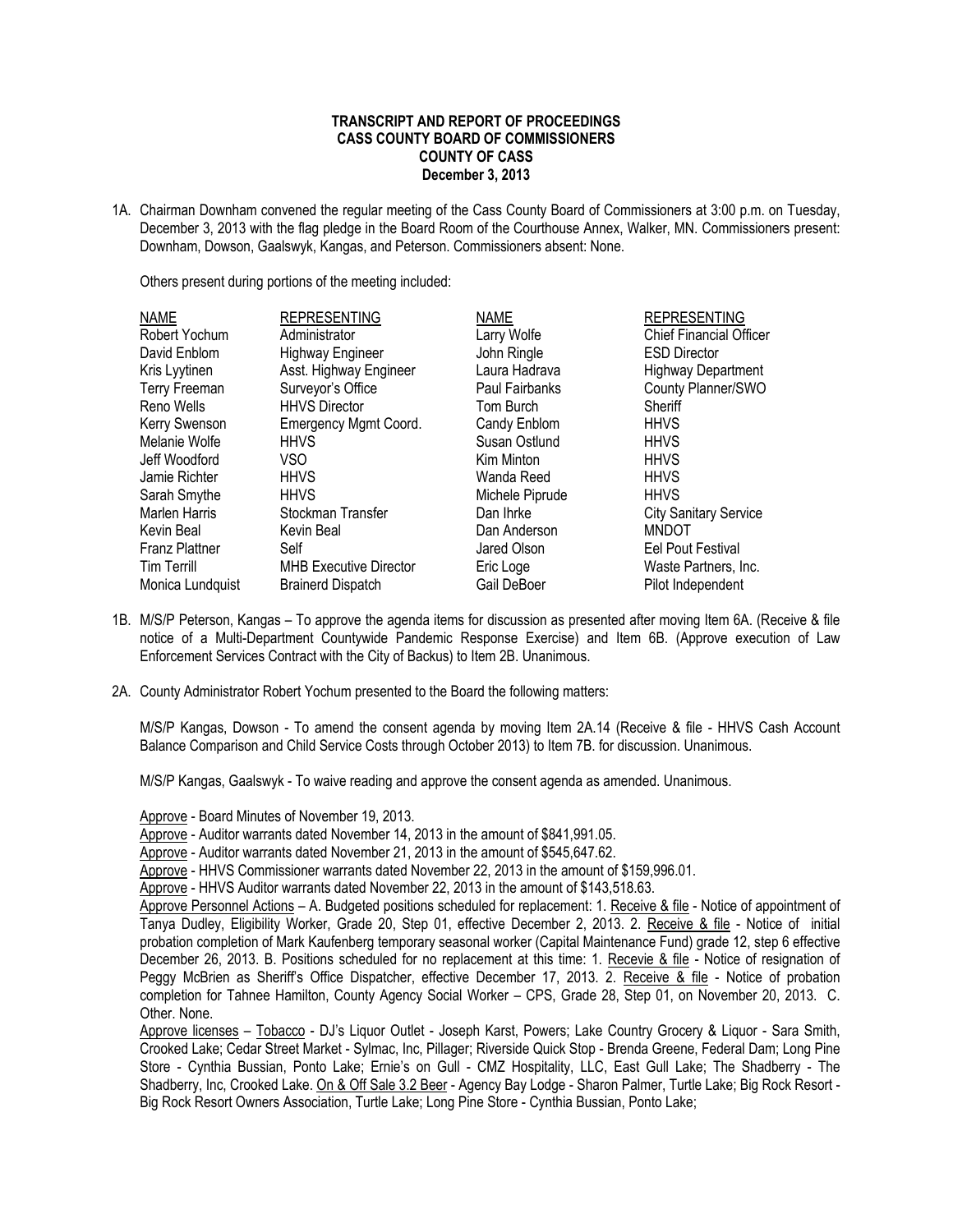Anderson's Cove - Chris Anderson, Leech Lake; Long Bow Golf Club - Long Bow Golf Club, LLC, Leech Lake. On Sale 3.2 Beer - Birch Villa Resort - Birch Villa Resort, LLC, Pike Bay; Hunt's Sportsman's Club - James Wills, Homebrook. Off Sale 3.2 Beer - Mule Lake Store - Big Thunder Enterprises, LLC, Wabedo.

Authorize – Payment of budgeted support for FY2013 to the Working Together Coalition in the amount of \$1,734.00.

Approve - 2013 Emergency Management Grant (A-EMPG-2013-CASSCI00197/po#3000023969) in the amount of \$40,351.00 from the MN Department of Public Safety (CFDA 97.042).

Approve - Issuance of check to Cygneture Title and Abstract, Inc. in the stated amount of \$115.00.

Receive & file - 2013 MCIT dividend payment in the amount of \$305,030.00.

Receive & file - Payment to municipalities for 2013 routine highway maintenance costs in the amount of \$12,956.65.

Approve - Payment for 2013 second half contributions to the Cass County/Leech Lake Reservation Children's Initiative Collaborative Inc. Upon receipt of invoices, and payment not to exceed \$16,500 for the Children's Mental Health Coordinator and payment not to exceed \$12,500 for Mental Health Services.

Approve - Grant application to Secretary of State in the amount of \$993.15 for polling place improvements under the EAID Program.

Approve - GIA Snowmobile Trail Agreement with US Forest Service – permission to cross USFS lands.

Approve - Lease term extension to December 31, 2014 – NRCS Field Office.

Receive & file - Timber auction results of November 27, 2013 totaling 6,186.00 cords plus 19.40mbf saw timber totaling \$124,149.00.

- 2B. See Item 6A. and Item 6B.
- 3A. HHVS Director Reno Wells introduced Social Services Manager Michele Piprude and Director of Public Health Nursing Jamie Richter to report receipt of a 2013 Association of Minnesota Counties Achievement Award for the implementation an integrated intake model at Cass County HHVS. The information gathered at intake often indicates a need for multiple disciplines to follow-up. In an effort to cross train personnel social workers and nurses now rotate intake calls for services. Ms. Piprude and Ms. Richter reported the most important benefits have been a more integrated, collaborative, and holistic approach to meet customer's needs and it also confirms the interdependency of the multiple work units within HHVS which in turn creates a stronger team. The Board congratulated the Health, Human, & Veterans Services Department on the deserved recognition.

M/S/P Dowson, Kangas – To receive & file notice of the 2013 AMC County Achievement Award for the Cass County Public Health and Social Services Integrated Intake Model, and to authorize travel expenses for County Team Leaders Jeri Seegmiller and Lori Muller and their guests to attend the AMC Legislative Conference on Tuesday, December 20, 2013 to accept the award on behalf of Cass County. Unanimous.

3B. Mr. Wells introduced HHVS Financial Assistant Supervisor I Candy Enblom who is retiring after twenty five years of service. Chairman Downham on behalf of the full Board presented Ms. Enblom with a certificate expressing sincere appreciation of many years of dedicated service to Cass County.

HHVS Director of Business Management Melanie Wolfe introduced new appointments: Fiscal Supervisor II Susan Ostlund, Financial Supervisor – Adult Unit Wanda Reed, and Financial Assistance Supervisor – Family Unit Sarah Smythe to the Board. The Board and staff discussed working together in the future. No action necessary.

3C. HHVS Director Wells presented a draft service agreement with the Cass County Family Centers that is recommended for approval by the Health, Human, and Veteran Services Advisory Committee after review at its Monday, November 25, 2013 meeting. The CCHHVS Advisory Committee further recommended a deadline of January 31, 2014 for the Family Centers to enter into a base funding service agreement or forfeit their right to participate in 2014. Discretionary funding requests in 2014 will be submitted to the CCHHVS Advisory Committee for recommendations to the County Board.

M/S/P Kangas, Peterson - To approve the execution of service agreements beginning January 1, 2014 and ending December 31, 2016 with the Cass County Family Centers as presented, and approve the recommendation of the CCHHVS Advisory Committee of a deadline of January 31, 2014 for participation in the 2014 base funding. Unanimous.

3D. HHVS Support Services Supervisor Kimberly Minton and HHVS Veterans Service Officer Jeff Woodford presented the CCHHVS Advisory Committee recommendation to combine the Senior Transportation and the Veterans Transportation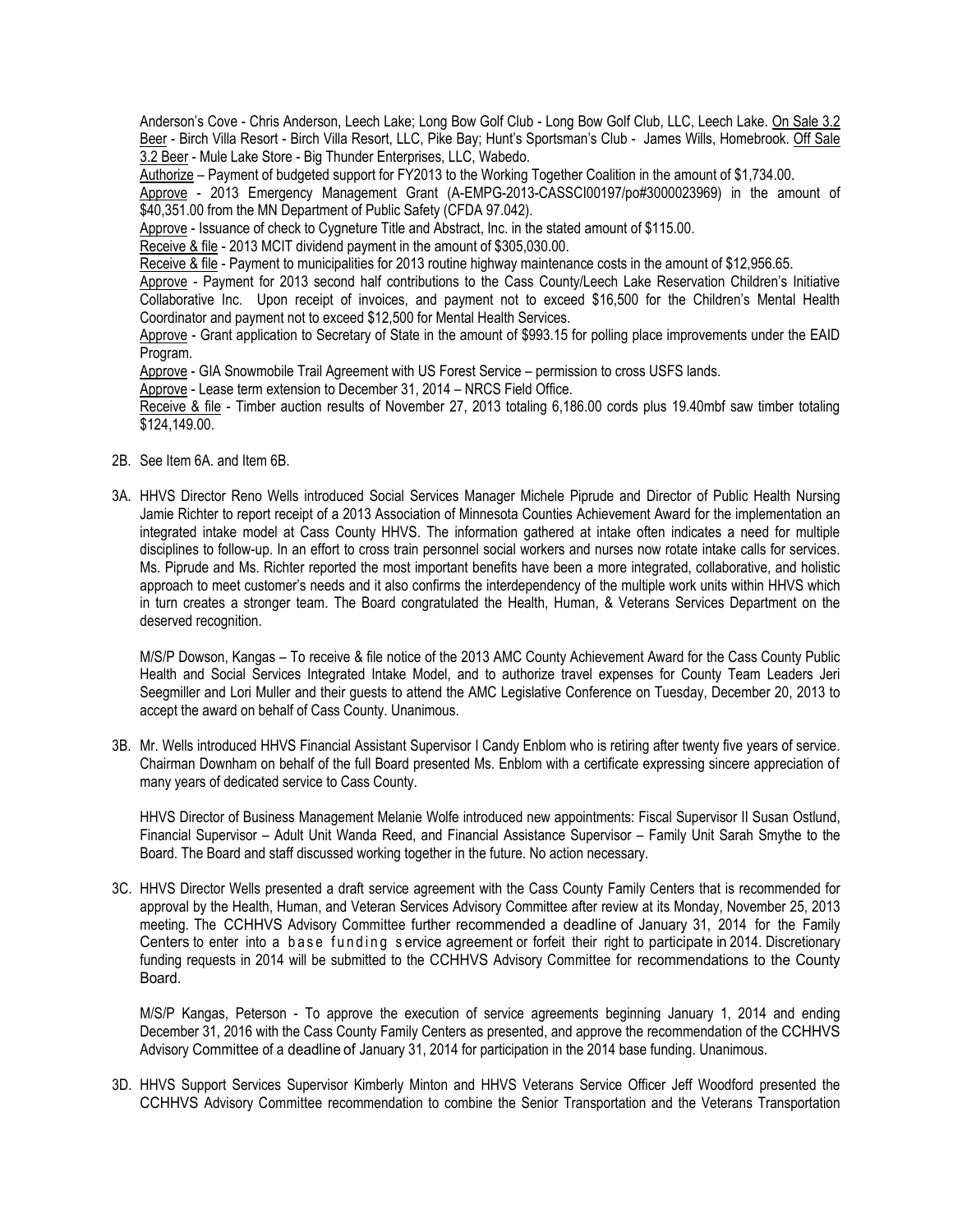Volunteer Driver Programs to a single fee schedule. Ms. Minton reported that the Senior Transportation Program miles driven totaled 97,838 x .565 = \$55,278 with fees collected January, 2013 to September, 2013 in the amount of \$6,241.30. Mr. Woodford reported that the Veterans Transportation Program miles driven totaled 65,822 x .565 = \$37,189.43 with fees collected January, 2013 to November, 2013 in the amount of \$3,804.00.

M/S/P Dowson, Gaalswyk – To approve the recommendation of the CCHHVS Advisory Committee by establishing a single fee schedule for the Senior Transportation and the Veterans Transportation Volunteer Driver Programs at the following rates per round trip: Unanimous.

- $\ge$  1 20 MILES = \$5.00<br> $\ge$  21 150 MII FS = \$10.00
- 21 150 MILES = \$10.00
- $\geq$  151 250 MILES = \$20.00
- $\geq 251 400$  MILES = \$30.00
- 400+ MILES = \$30.00 plus .10 for each additional mile
- 4A. Highway Engineer David Enblom, Assistant County Engineer Kris Lyytinen and Dan Anderson MNDOT District Manager discussed the status of the possible Remer maintenance shop co-location with MNDOT. Mr. Enblom explained that without objection staff will draft an agreement for presentation to the Board. By consensus, the Board requested ongoing documentation of the mutual benefits of this proposal. No action taken.
- 4B. Construction/Design Engineer Laura Hadrava requested consideration of an advance of up to \$750,000 from the 2015 State Aid construction allocation for delivery and cash flow of the 2014 State Aid construction projects. Engineer Enblom explained that MNDOT has requested a County response for fund advance estimates, however the need for the advance will be determined by bridge bonding levels by the State, actual project bids, and any revisions to the County five year plan. Ms. Hadrava presented Resolution No. 55-13.

Commissioner Gaalswyk offered Resolution No. 55 -13 and moved its adoption, Commissioner Kangas seconded:

WHEREAS, the County of Cass is planning to implement County State Aid Street Project(s) in 2014 which will require State Aid funds in excess of those available in its State Aid Regular/Municipal Construction Account, and

WHEREAS, said County is prepared to proceed with the construction of said project(s) through the use of an advance from the County State Aid Construction Fund to supplement the available funds in their State Aid Regular/Municipal Construction Account, and

WHEREAS, the advance is based on the following determination of estimated expenditures:

| Account Balance as of date 02/01/2014                                                                                                                                                                                          | \$ | 2,593,135.00 (estimated) |
|--------------------------------------------------------------------------------------------------------------------------------------------------------------------------------------------------------------------------------|----|--------------------------|
| Less estimated disbursements:                                                                                                                                                                                                  |    |                          |
| Project # SAP 011-601-022                                                                                                                                                                                                      |    | 3,300.000.00             |
| Project # $\frac{1}{2}$                                                                                                                                                                                                        |    | \$                       |
|                                                                                                                                                                                                                                |    | \$                       |
| Project # $\_$                                                                                                                                                                                                                 |    |                          |
| Project #                                                                                                                                                                                                                      |    | \$                       |
| Project Finals (overruns-if any)                                                                                                                                                                                               |    | 43,135.00                |
| Other the contract of the contract of the contract of the contract of the contract of the contract of the contract of the contract of the contract of the contract of the contract of the contract of the contract of the cont |    |                          |
| <b>Total Estimated Disbursements</b>                                                                                                                                                                                           |    | 3,343,135.00             |
| Advance Amount (amount in excess of acct balance)                                                                                                                                                                              |    | 750,000.00               |

WHEREAS, repayment of the funds so advanced will be made in accordance with the provisions of Minnesota Statutes 162.08, Subd. 5 & 7 and Minnesota Rules, Chapter 8820, and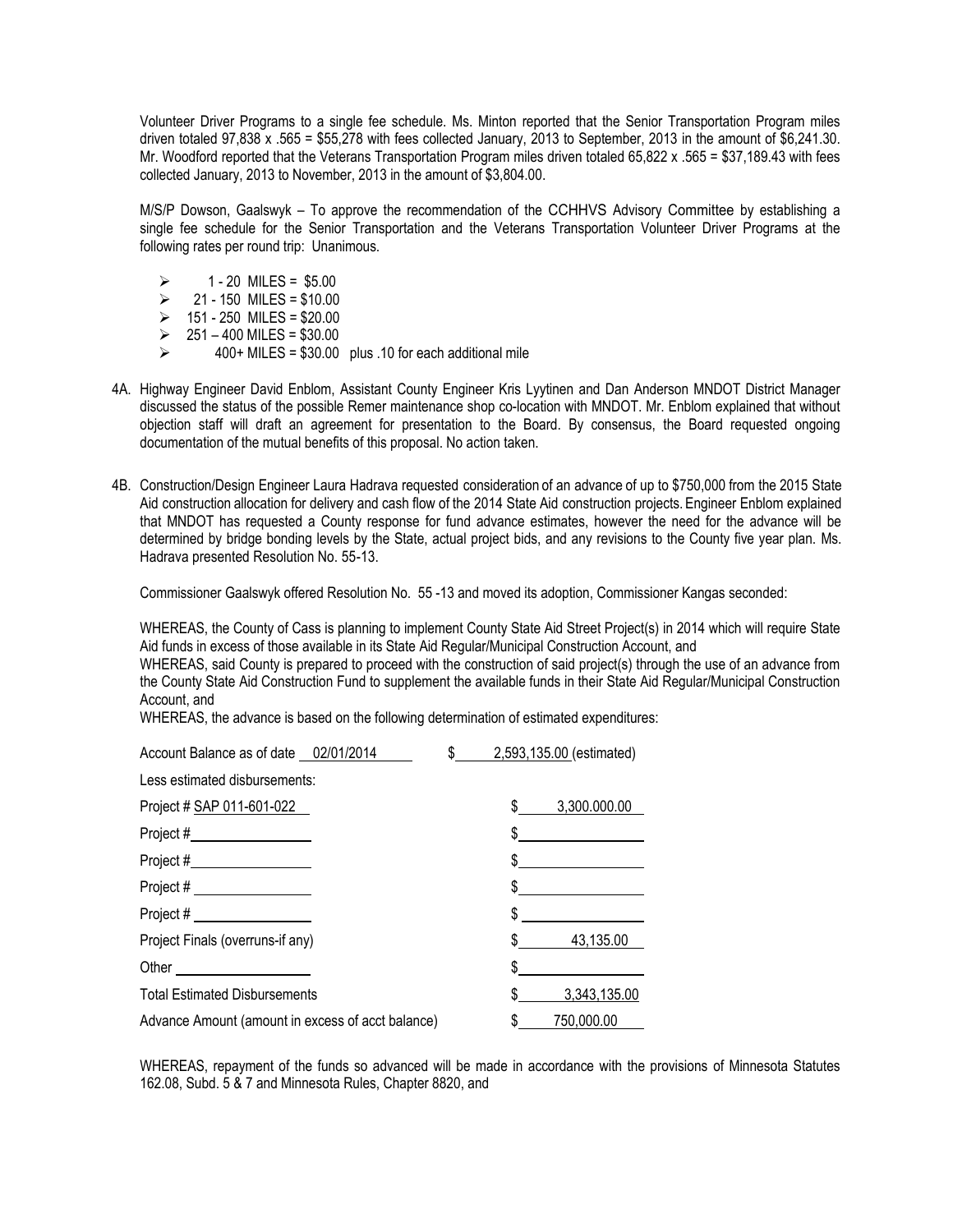WHEREAS, the County acknowledges advance funds are released on a first-come-first-serve basis and this resolution does not guarantee the availability of funds.

NOW, THEREFORE, Be It Resolved: That the Commissioner of Transportation be and is hereby requested to approve this advance for financing approved County State Aid Highway Project(s) of the County of Cass in an amount up to \$750,000.00 in accordance with Minnesota Rules 8820.1500, Sub. 9. I hereby authorize repayments from subsequent accruals to the Regular/Municipal Construction Account of said County from future year allocations until fully repaid.

Resolution No. 55 -13 was adopted by majority vote: Ayes: Downham, Dowson, Gaalswyk, Kangas, Peterson. Nays: None.

4C. County Surveyor Terry Freeman reported back from the Tuesday, November 5, 2013 public hearing regarding the tabled road revocation resolution in the unorganized townships. Mr. Freeman confirmed that affected parcels will have other access in the event of the road vacation.

Commissioner Dowson offered Resolution No. 56 -13 and moved its adoption, Commissioner Peterson seconded:

## RESOLUTION VACATING A TOWN ROAD

WHEREAS, the town board of Unorganized Township, Cass County, Minnesota received a petition calling for the vacation of the following described road pursuant to Minn. Stat. § 164.07:

All of Lakeview Avenue in the Plat of Portage Lake dated March 4, 1926, south of Blackman Road NE in the Certificate of Survey dated November 3, 2008, the names of the owners over which the (proposed) road passes, All of Lakeview Avenue in the Plat of Portage Lake dated March 4, 1926, south of Blackmar Road NE in the Certificate of Survey dated November 3, 2008;

WHEREAS, said petition was signed by not less than eight voters of the town who own real estate, or occupy real estate under the homestead or preemption laws or under contract with the state, within three miles of the road;

WHEREAS, the road passes over the following described tract of land in Cass County, Minnesota, owned by the following names owners:

Owner Description of Land

| Douglas C. Joyce S. Knapp                    | 74-427-0230                           |
|----------------------------------------------|---------------------------------------|
| William H. & Miriam F. Novosad               | 74-427-0241                           |
| Judy Blackmarr-Stejskal & Jerome G. Stejskal | 74-427-0251, 74-427-0260, 72-030-3106 |
| Chester P. Iverson & Sherri A. Iverson       | 74-427-0270                           |

WHEREAS, the town board conducted a public hearing on the petition on the 5<sup>th</sup> day of November, 2013, after personal notice, posted notice, and published notice was provided by the town board;

WHEREAS, the affidavits of the referenced notices will be kept on file as proof that the required notice was given;

WHEREAS, the town board examined the road, heard the interested parties, and considered the matter;

WHEREAS, the town board determined that the petitioned for action is consistent with the public interest;

WHEREAS, the town board has examined the ditches lateral to the road and determined that said ditches are not essential for surface drainage of adjacent lands or highways in support of the general health and welfare of the public;

WHEREAS, the Owners listed herein must release the town from any damages related to the vacation of the road prior to execution and filing of the order by the town board to do so;

NOW, THEREFORE, BE IT RESOLVED, that the town board of Unorganized Township, Cass County, Minnesota hereby vacates a town road legally described as follows: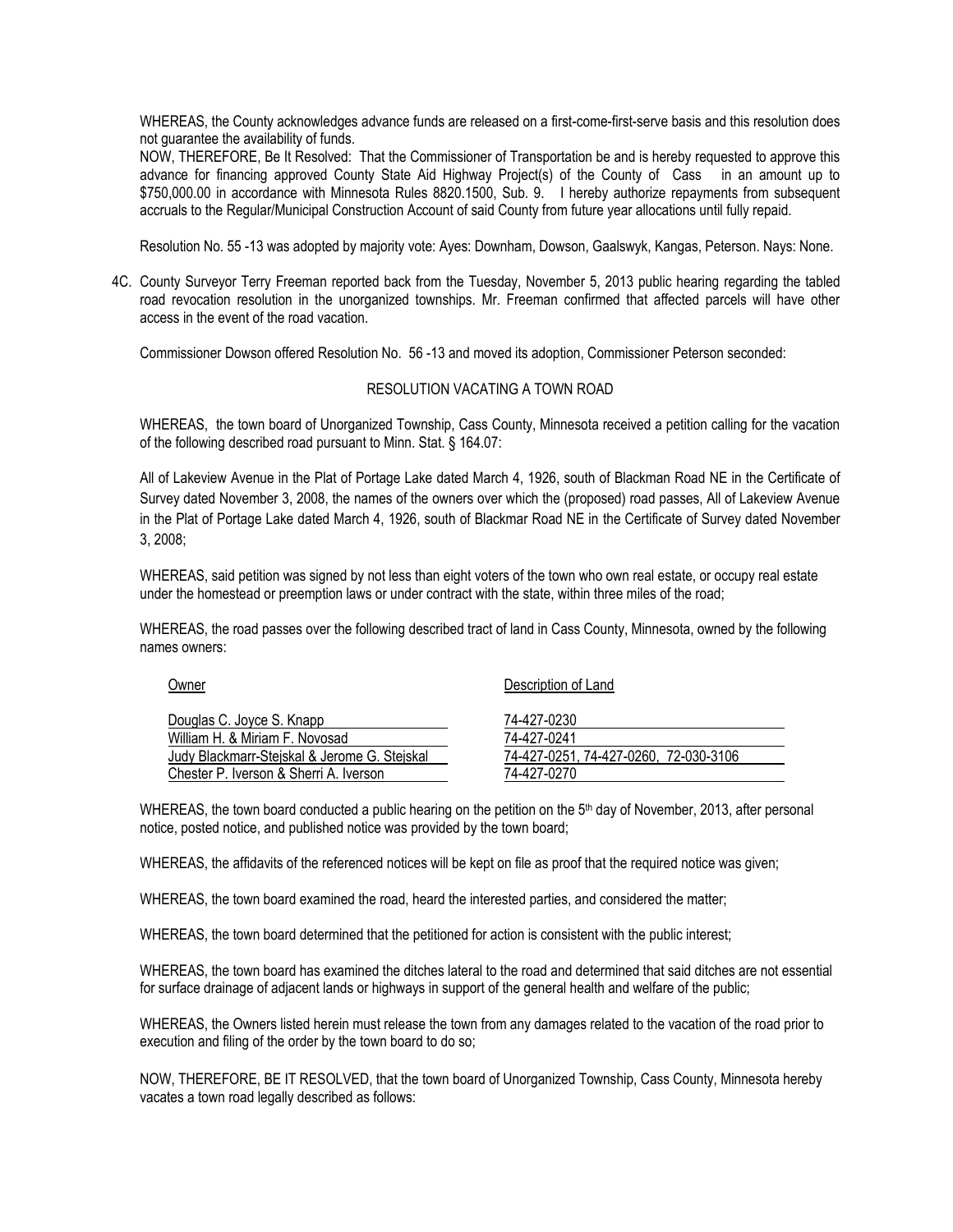All of Lakeview Avenue in the Plat of Portage Lake dated March 4, 1926, south of Blackmar Road NE in the Certificate of Survey dated November 3, 2008, the names of the owners over which the (proposed) road passes, All of Lakeview Avenue in the Plat of Portage Lake dated March 4, 1926, south of Blackmar Road NE in the Certificate of Survey dated November 3, 2008;

BE IT FURTHER RESOLVED, that the town board chair and town clerk are hereby authorized and directed to execute a town road order vacating said town road and to record the same with the county recorder of Cass County only after receipt of the release of damages attached hereto as Appendix "A".

BE IT FINALLY RESOLVED, that the town clerk is authorized and directed to provide a copy of this resolution to each of the affected owners listed above.

Adopted this  $3<sup>rd</sup>$  day of December, 2013 by the following vote:

| <b>Town Supervisor</b> | Yes              | No |  |
|------------------------|------------------|----|--|
| Richard Downham        | x                |    |  |
| Jim Dowson             | $\mathsf{X}$     |    |  |
| Neal Gaalswyk          | $\underline{x}$  |    |  |
| Bob Kangas             | X                |    |  |
| Jeff Peterson          | X.               |    |  |
|                        |                  |    |  |
| Richard Downham        | Robert H. Yochum |    |  |
| Town Board Chair       | Town Board Clerk |    |  |

Resolution No. 56-13 was adopted by majority vote.

5A. ESD Director John Ringle reported that MPCA correspondence dated October 24, 2013 noted that the Cass County Household Hazardous Waste Facility at Pine River is a role model for the rest of the state.

County Planner and Solid Waste Officer Paul Fairbanks summarized the Ad Hoc Committee of the Board (Gaalswyk, Kangas) recommendations regarding solid waste & recycling contracts.

Paul Fairbanks reported committee suggested changes in the commercial cardboard recycling program. Contracting concepts were discussed. Dan Ihrke of City Sanitary and Eric Loge of Waste Partners, Inc. raised questions and concerns about changes to the existing program. Mr. Fairbanks noted that additional contact with licensed haulers and subsequent reports will be made back to the Board.

M/S/P Gaalswyk, Kangas – To approve the Ad Hoc Committee of the Board recommendation that the existing 29 sites with County recycling bins be competitively bid for commercial cardboard collection, and that the County discontinue contracting with five private vendors for commercial cardboard collection at the remaining 79 sites and in lieu thereof purchase cardboard at the transfer station at a rate of \$40.00 per ton. Unanimous.

Mr. Fairbanks reported that an additional storage building at the Pine River Transfer Station/Recycling Center is now complete at an authorized budget of \$36,338.88. The operations agreement with Stockman Transfer will now transfer four acres of Stockman property to the County and increase the County revenue share of cardboard sales from 50% above \$100.00/ton to 50% above \$75.00/ton. Pine River Township has been notified of the ownership transfer. No action necessary.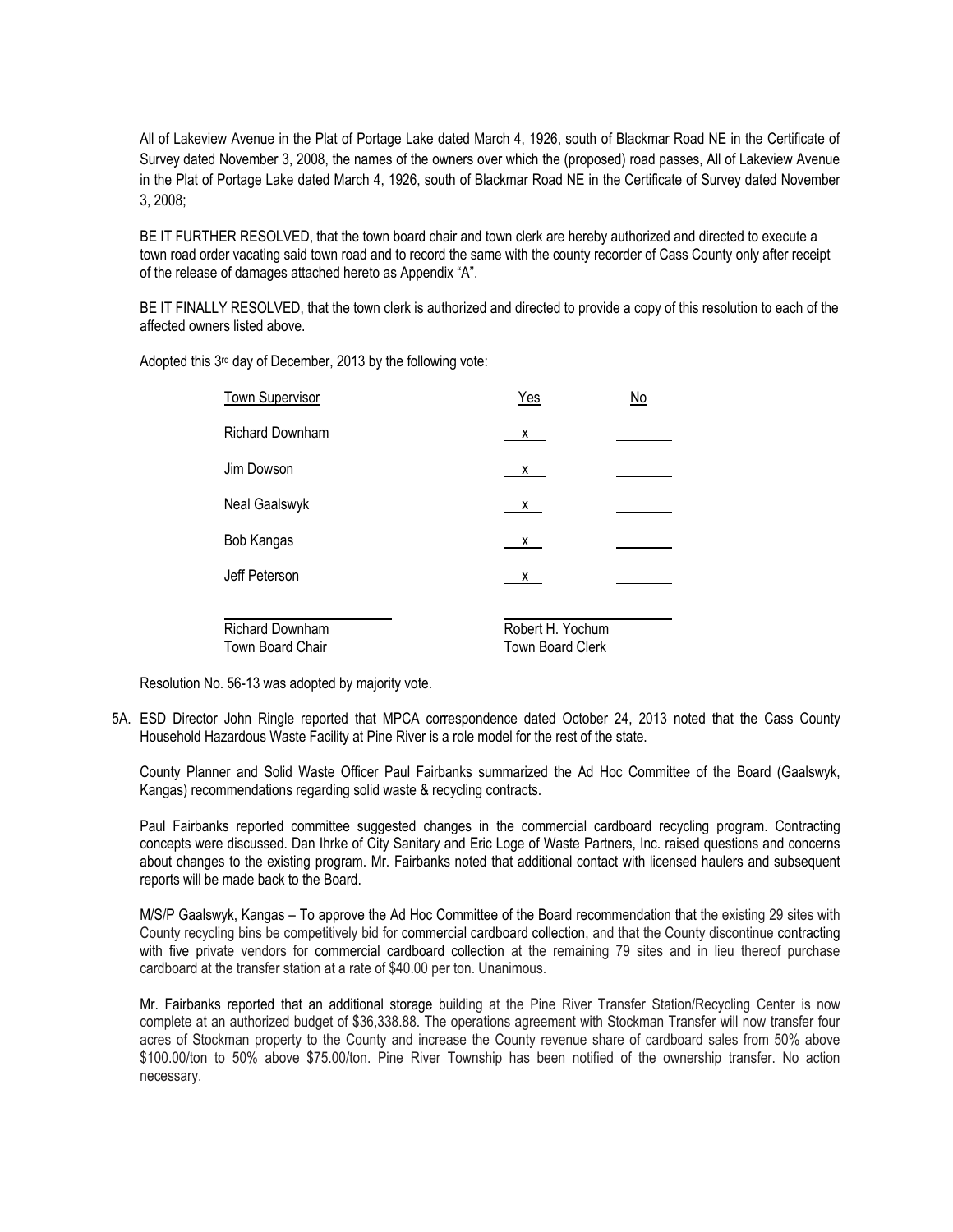Mr. Fairbanks discussed an offer to contract at a favorable rate with an industrial solid waste disposal site at Becker MN for portions of the current waste stream sent to Waste Management at Elk River MN which is twenty miles closer.

M/S/P Kangas, Gaalswyk – To direct the County Planner/Solid Waste Officer to further research practical methods to sort industrial solid waste from the current waste stream. Unanimous.

- 5B. ESD Director Ringle introduced the new Mississippi Headwaters Board Executive Director Tim Terrill. The Board welcomed Mr. Terrill to Cass County. No action necessary.
- 5C. Mr. Ringle and Eel Pout Festival organizer Jared Olson presented the 2014 Eel Pout cleanup sanitation plan. The goal is to quicken the pick‐up process during the event and on Sunday and Monday immediately following the festival. Mr. Olson will be purchasing two new 16 foot trailers, has purchased 80 new metal 55 gallon trash barrels, and will have two 30-40 yard dumpsters at each landing. Working closely with the Sheriff's Office and the DNR event staff will assure that if encampments cannot pick up after themselves they will be ticketed for littering. Mr. Olson also added that the festival will be renting 35 portable toilet facilities along with another 40 that will be available for private individuals to rent and put in their camps, as last year 36 units where rented out. Mr. Olson added that he is currently investigating the possibility of providing a map handout to festival goers that will show location of major plowed roads and trash and portable toilet facility sites. Mr. Ringle added that staff from Cass County ESD will monitor the trash pickup and sanitation plan implemented by the Eelpout Festival permit holder during and immediately following the festival and alert sanitation staff if problems arise and assist in finding solutions. Kevin Beal commented on the scope and size of the clean-up area.

M/S/P Dowson, Gaalswyk – To receive & file the Eelpout Festival trash and sanitation plan as presented. Unanimous.

6A. Sheriff Tom Burch and Emergency Management Coordinator Kerry Swenson informed the Board of the Multi-Department Countywide Pandemic Response Exercise scheduled for Wednesday, February 19, 2014, beginning at 9:00 a.m. Mr. Swenson added that the exercise will be a tabletop and all participants ( department heads, administration and Board Members) will be able to operate from their respective offices and will be given a scenario and updates as the day goes on. The COOP Plan and Emergency Operations Plan should be the only reference materials and answers should come from those two documents. This will fulfill the exercise requirements for 2013 and 2014.

M/S/P Dowson, Gaalswyk – To receive & file notice of a the multi-department Countywide pandemic response exercise on Wednesday, February 19, 2014 and further to request a report back of the results. Unanimous.

6B. Sheriff Burch reported that the City of Backus has approved and signed a law enforcement contract with Cass County for services from the Sheriff's Office.

M/S/P Dowson, Peterson – To approve execution of a law enforcement services contract with the City of Backus beginning on January 1, 2014 for a cost not to exceed \$16,640 for one deputy at not less than 8 hours per week. Unanimous.

- 7A. Chief Financial Officer Larry Wolfe presented the final draft of the 2014 budget. Mr. Wolfe discussed FY 2014 funding sources/uses, area property tax rates, and local property tax rates. No action necessary.
- 7B. Director of Business Management Melanie Wolfe reviewed the HHVS cash account balance comparison, and the child services costs trends through October 2013. By consensus, the Board congratulated the HHVS staff on performance to date. No action necessary.
- 8. County Administrator Yochum confirmed the upcoming meeting schedule.

M/S/P Kangas, Peterson – To approve holiday closing of the Cass County Courthouse to the public beginning at 3:00 p.m. schedule on Tuesday, December 24, and Tuesday, December 31, 2013. Unanimous.

M/S/P Kangas, Peterson – To approve attendance at Region Five - Resilient Region Plan, Tuesday, January 14, 2014, beginning at 4:00 p.m., Arrowwood Lodge, Baxter, MN. Unanimous.

9. By consensus the Board tabled the 2014 committee appointment list until Tuesday, December 17, 2013, and the Chairman recessed the meeting at 4:45 p.m.